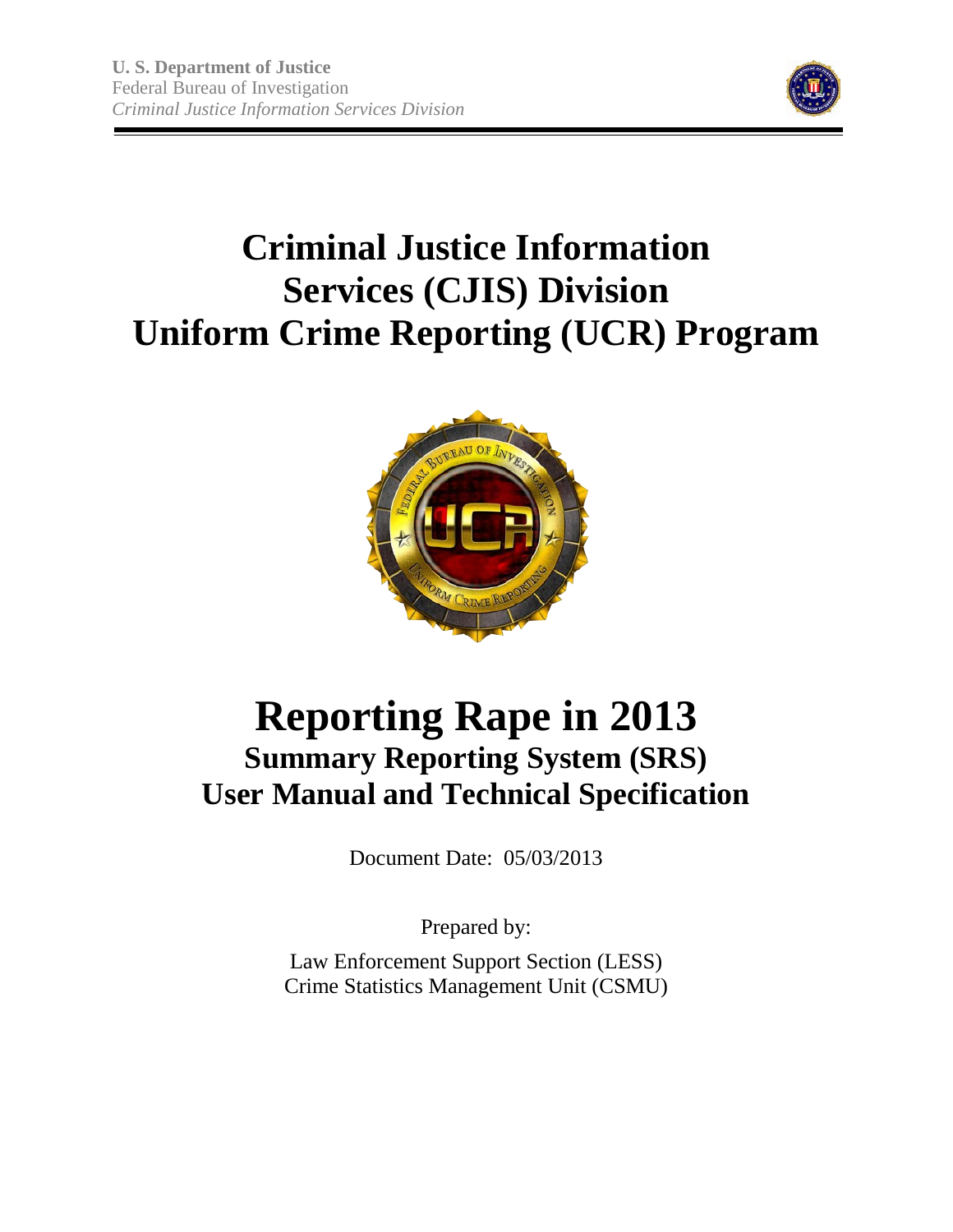## *Uniform Crime Reporting Program Changes Definition of Rape*

In December 2011, FBI Director Robert S. Mueller, III, approved revisions to the UCR Program's definition of rape: "Penetration, no matter how slight, of the vagina or anus with any body part or object, or oral penetration by a sex organ of another person, without the consent of the victim." The revised definition is the collaborative effort of the FBI's CJIS Advisory Policy Board (APB), which is made up of representatives from all facets of law enforcement, and staff from the FBI UCR Program with input from the Department of Justice's Office of Violence Against Women, the International Association of Chiefs of Police, the Major County Sheriff's Association, the Major City Chiefs, the National Sheriffs' Association, the Police Executive Research Forum, and victim advocacy groups, such as the Women's Law Project.

The UCR Program collects data about sex offenses through two reporting systems: the traditional SRS and the National Incident-Based Reporting System (NIBRS). Currently, the rape definition change applies only to the SRS because the NIBRS already captures the broader sex offense information reflected in the new definition. However, the APB's recommendation to remove the term "forcible" from all sex offenses in the UCR Program, which was also approved by the Director, applies to both systems.

"This new, more inclusive definition will provide us with a more accurate understanding of the scope and volume of these crimes," said Attorney General Eric Holder. Proponents of the new definition and term omission say that the changes broaden the scope of the previously narrow definitions by capturing gender neutrality, the penetration of any bodily orifice, penetration by any object or body part, and offenses in which physical force is not involved. Now instances in which offenders use drugs or alcohol on victims who know them, or offenders who sodomize victims of the same gender will be counted as rape for statistical purposes.

For more than 80 years, the UCR Program has collected and published data regarding the scope of crime in the nation, including those for rape. Since the FBI began collecting data using the new definition of rape in January 2013, program officials expect that the number of reported rapes will rise. According to David Cuthbertson, FBI Assistant Director of the CJIS Division, "As we implement this change, the FBI is confident that the number of victims of this heinous crime will be more accurately reflected in national crime statistics."

In the scenarios below are incidents of rape, how the incident should be classified and scored, and the programming changes necessary to capture the more comprehensive rape data.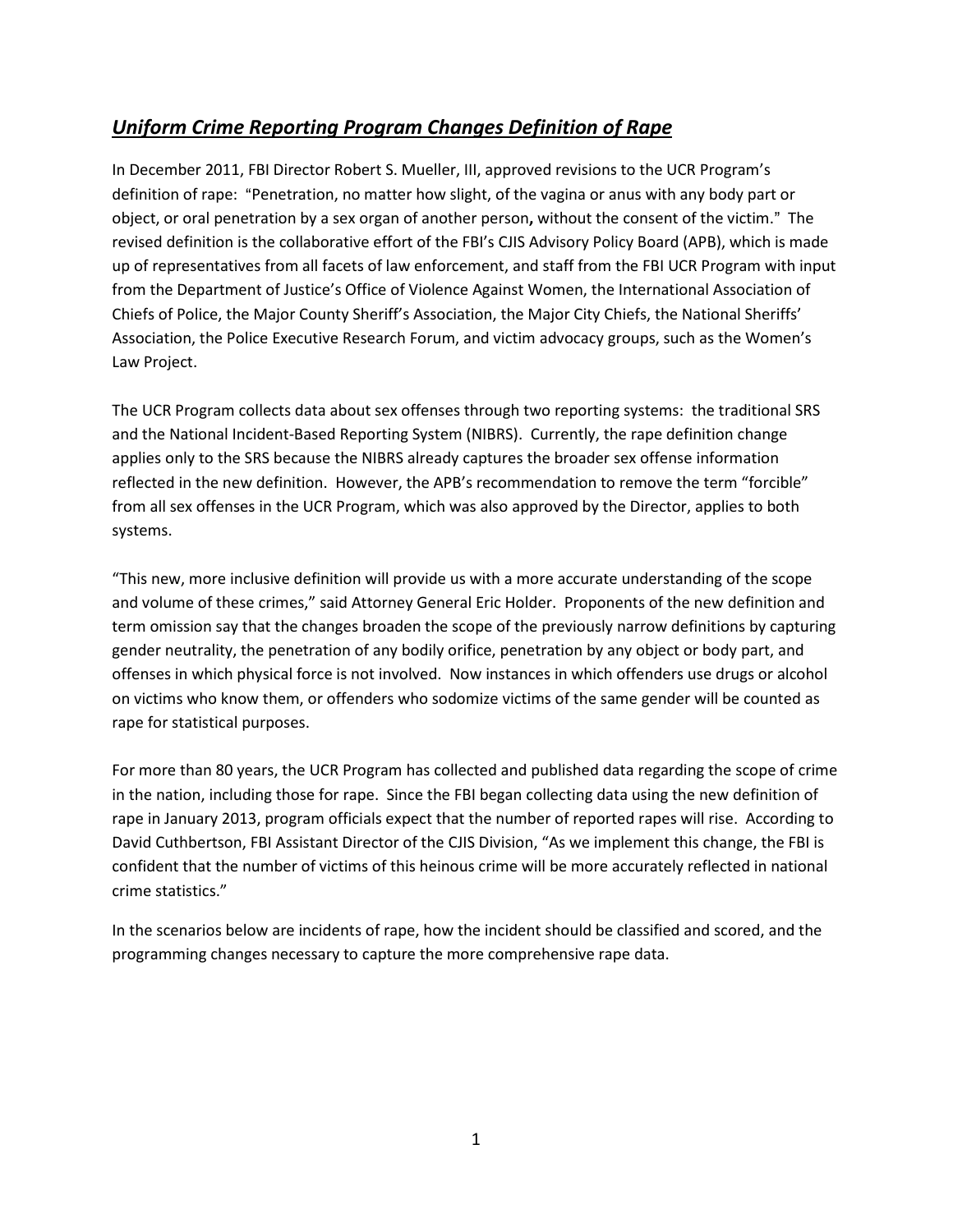## **Classifying Rape**

## **RAPE (2)**

- Rape, Completed
- Attempts to Commit Rape
- Historical Rape

Reporting agencies must classify one offense for each person raped or upon whom an assault to rape or attempt to rape has been made. Reporting agencies must classify rape or attempted rape regardless of the age of the victim.

### **Rape, Completed (2a)**

Definition: Penetration, no matter how slight, of the vagina or anus with any body part or object, or oral penetration by a sex organ of another person, without the consent of the victim. This definition includes any gender of victim or perpetrator. Sexual penetration means the penetration, no matter how slight, of the vagina or anus with any body part or object, or oral penetration by a sex organ of another person, or by a sex-related object. This definition also includes instances in which the victim is incapable of giving consent because of temporary or permanent mental or physical incapacity (including due to the influence of drugs or alcohol) or because of age. Physical resistance is not required on the part of the victim to demonstrate lack of consent.

*The following scenarios illustrate incidents known to law enforcement that reporting agencies must classify as Rape, Completed (2a):*

- 1. A man was entering his apartment when he was attacked by an unidentified man and forced into his apartment. The man was held down and sodomized.
- 2. A female high school student was drinking with a male classmate at her house. The man gave her a pill that he said would make her feel "really good." After taking the pill, the woman did not recall what happened. A rape kit indicated semen from sexual penetration.
- 3. A man worked as an aide at a residential facility for adults with a range of mental disabilities. He led a woman in his care who had a severe mental disability to the woods behind the facility. Once alone, he fondled her and sexually penetrated her. Because of the woman's disability, she was unable to understand and consent to the sexual act.
- 4. One night, a woman's husband was very drunk, and he accused her of sleeping around. He became enraged, pushed her onto the bed, and penetrated her with an object. She was too afraid to struggle.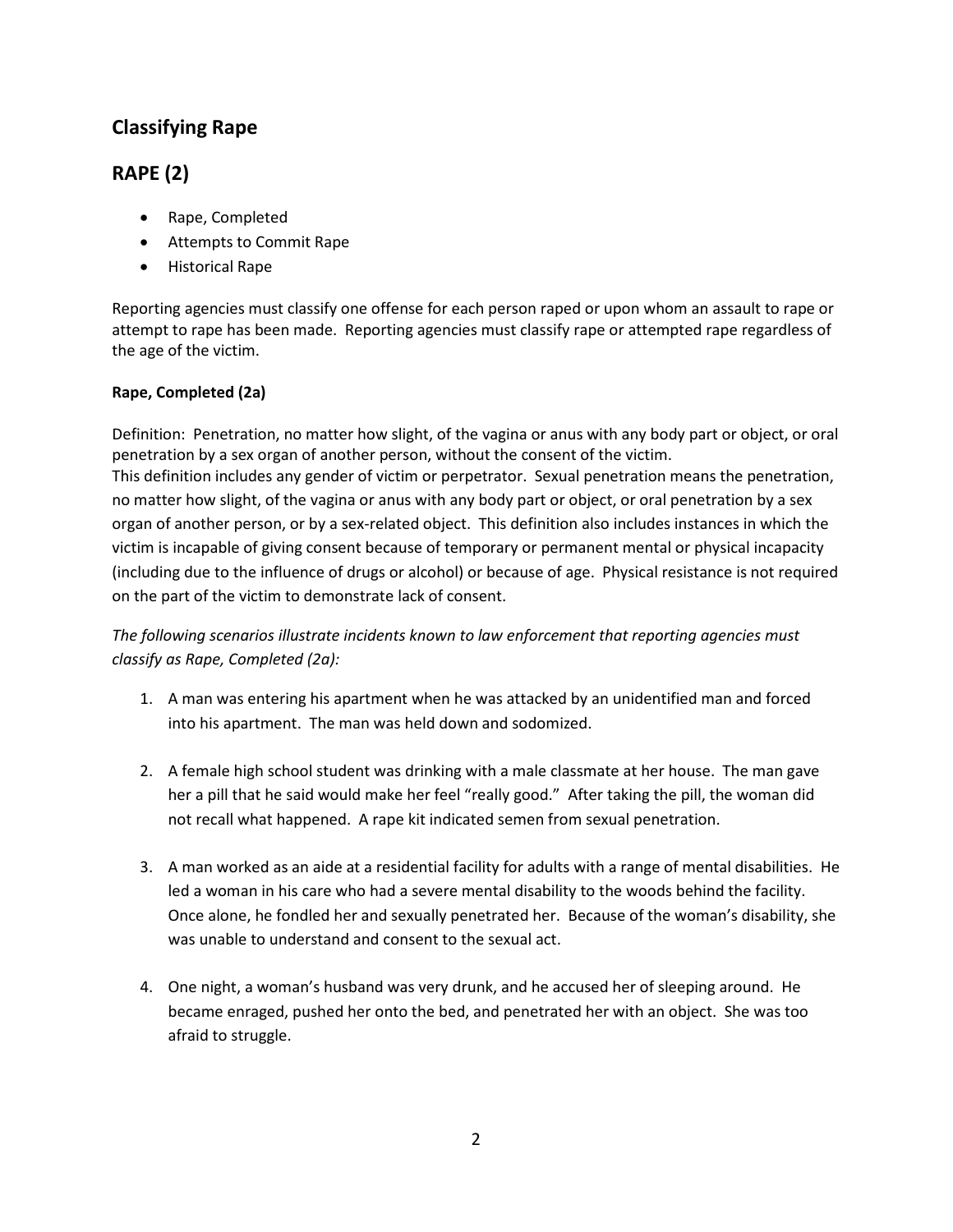- 5. A woman broke up with her ex-boyfriend three months earlier, but he showed up at her workplace and followed her home. Once there, he intimidated her and told her he wouldn't leave until she had sex with him. He forced her to perform fellatio.
- 6. After a first date, two men were kissing and had removed their clothes. One man had initially consented to having sex, but changed his mind once they began. He told the other man he did not want to have sex, but the man held him down and sodomized him.
- 7. A woman took her young son to a secluded park. She told him they would have special time together, convinced him to remove his pants, and penetrated his anus with her fingers. She told the boy that she would go to jail if he told anyone and that his father would not love him anymore.
- 8. A 17-year-old boy coerced his 10-year-old sister into having sexual intercourse with him. She confessed to her parents who reported it to the police.
- 9. A college freshman attended an off-campus party. She drank heavily until she had difficulty standing and was slurring her speech. Two male students offered to walk her home. Once in her dorm room, she passed out. She awoke the next day in pain and found used condoms in her bed. She reported that she was raped to the local police department.
- 10. A man who owned a restaurant threatened to fire a waitress if she would not consent to sexual acts with him. When she refused, he threatened her. She was afraid to resist and he performed cunnilingus.
- 11. Two women had been dating for a few months. After an argument, one woman became violent, held the other woman down, grabbed her breasts, and forcibly penetrated her mouth with a sex object. Two of the victim's teeth were knocked out.

#### **Rape-Attempts to Commit Rape (2b)**

Assaults or attempts to rape are classified as Attempts to Commit Rape (2b).

*The following scenarios illustrate incidents known to law enforcement that reporting agencies must classify as Attempts to Commit Rape (2b):*

12. A man attacked a woman on the street, knocked her down, and attempted to rape her. A pedestrian frightened the man away before he could complete the attack.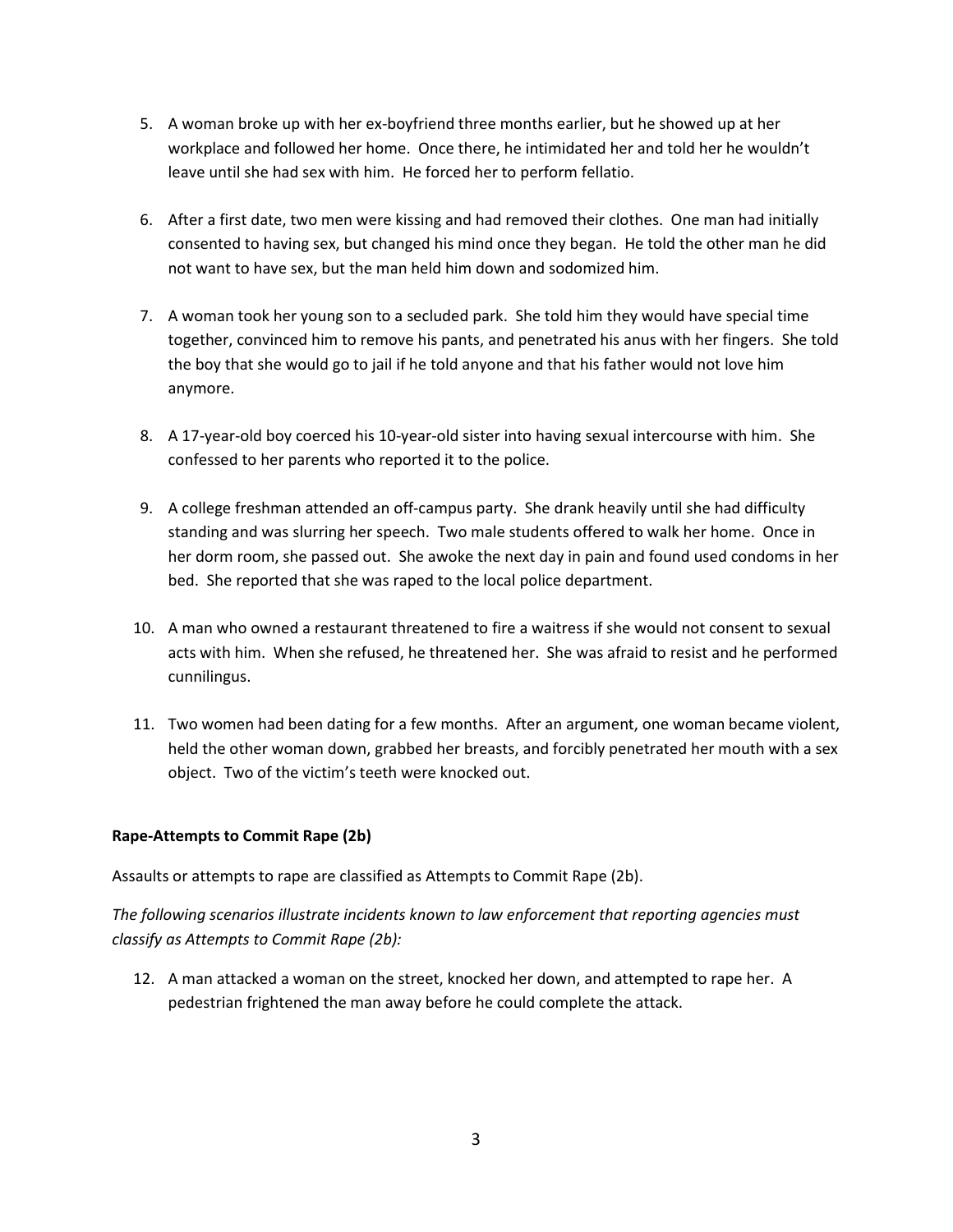13. At a local bar, a man slipped gamma-hydroxybutyrate (GHB), a drug sometimes used to facilitate sexual assault, into the drink of his date. However, the man could not convince the woman to leave her friends and go home with him. After an investigation, detectives concluded that the man intended to rape the woman.

Agencies must **not** classify statutory rape, incest, forcible fondling, etc., as Rape (2a or 2b). The following scenarios illustrate incidents known to law enforcement that reporting agencies must **not** classify as Rape:

- 14. A 17-year-old boy was dating a 15-year-old girl. Her parents discovered them having sexual intercourse and reported it to the police. The age of consent in the state is 15, and the girl reported that the intercourse was consensual.
- 15. At a family reunion, an 18-year-old girl had consensual sexual intercourse with her 17-year-old cousin in violation of the state's incest laws. No force or weapon was involved. The age of consent in the state is 16.
- 16. A man cornered a woman waiting at a bus stop and threatened to hit her if she screamed. He grabbed her breast through her blouse then fled.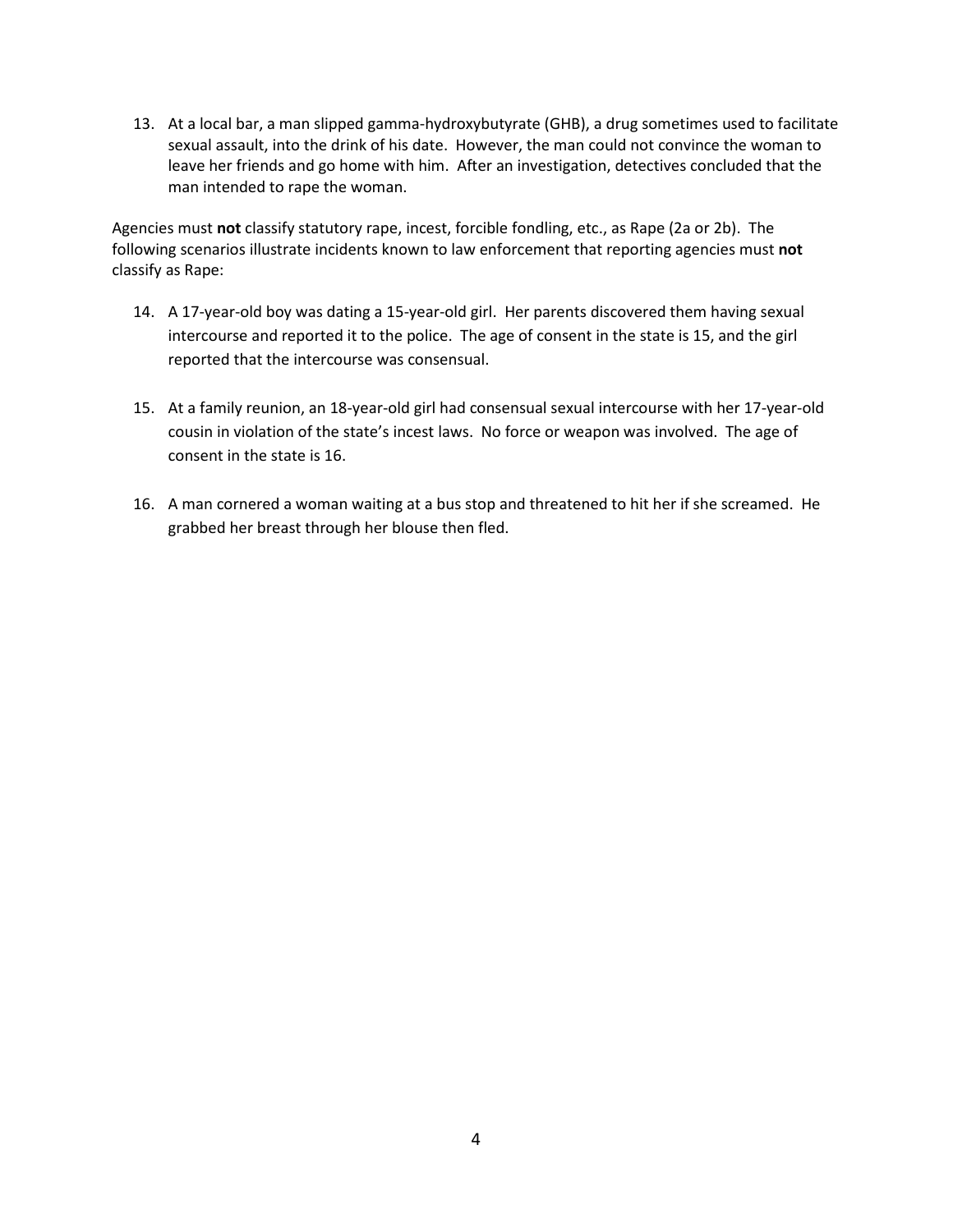## **Reporting Rape in the SRS**

SRS agencies may opt to report rape data using the historical and revised definitions of rape or only the revised definition of rape. (NIBRS agencies are unaffected by any changes and should continue to submit crime data in the usual manner.)

#### **If reporting via the Excel Workbook:**

Agencies to submit rape data using both the historical and revised definitions of rape should report the revised rape in 2a. Rape (Data Entry 21) and 2b. Attempts to Commit Rape (Data Entry 22). The historical rape should be reported in column 4 only on the Historical Rape line. The count reported in 2. RAPE TOTAL (Data Entry 20) should include all rape data (historical rape count and the revised rape definition count). **If reporting historical and revised, the historical rape count should be included in the Rape and Attempts to Commit Rape counts. The historical rape count can never be larger than the Rape Total count.**

Agencies that submit rape data using only the revised rape should report revised rape in 2a. Rape (Data Entry 21) and 2b. Attempts to Commit Rape (Data Entry 22) on the *Return A-Monthly Return of Offenses Known to the Police (*Return A*)* Form. Rape and Attempts to Commit Rape should add to the 2. RAPE TOTAL (Data Entry 20).

If a state UCR Program/law enforcement agency is using the Excel Workbook, Version 1.4, they must be reporting rape according to the revised rape definition. Whereas, if a state UCR Program/law enforcement agency is using the Excel Workbook, Version 1.3, they only have the capability to report the historical rape definition.

#### *Return A-Monthly Return of Offenses Known to the Police*

|                                   |       |                          |                          |                    |                          | n                     |
|-----------------------------------|-------|--------------------------|--------------------------|--------------------|--------------------------|-----------------------|
|                                   | 1.1.1 | <b>OFFENSES REPORTED</b> | UNFOUNDED, I.E.,         | NUMBER OF ACTUAL   | <b>TOTAL OFFENSES</b>    | NUMBER OF CLEARANCES  |
| <b>CLASSIFICATION OF OFFENSES</b> |       | OR KNOWN TO              | <b>FALSE OR BASELESS</b> | OFFENSES (COLUMN 2 | <b>CLEARED BY ARREST</b> | <b>INVOLVING ONLY</b> |
|                                   | G     | POLICE (INCLUDE          | <b>COMPLAINTS</b>        | MINUS COLUMN 3)    | OR EXCEPTIONAL           | PERSONS UNDER 18      |
|                                   |       | "UNFOUNDED" AND          |                          | (INCLUDE ATTEMPTS) | <b>MEANS</b>             | YEARS OF AGE          |
|                                   |       | ATTEMPTS)                |                          |                    | (INCLUDES COL. 6)        |                       |

| 2. RAPE TOTAL              | 20 |  |  |  |
|----------------------------|----|--|--|--|
| a. Rape                    | 21 |  |  |  |
| b. Attempts to Commit Rape | 22 |  |  |  |
| <b>Historical Rape</b>     |    |  |  |  |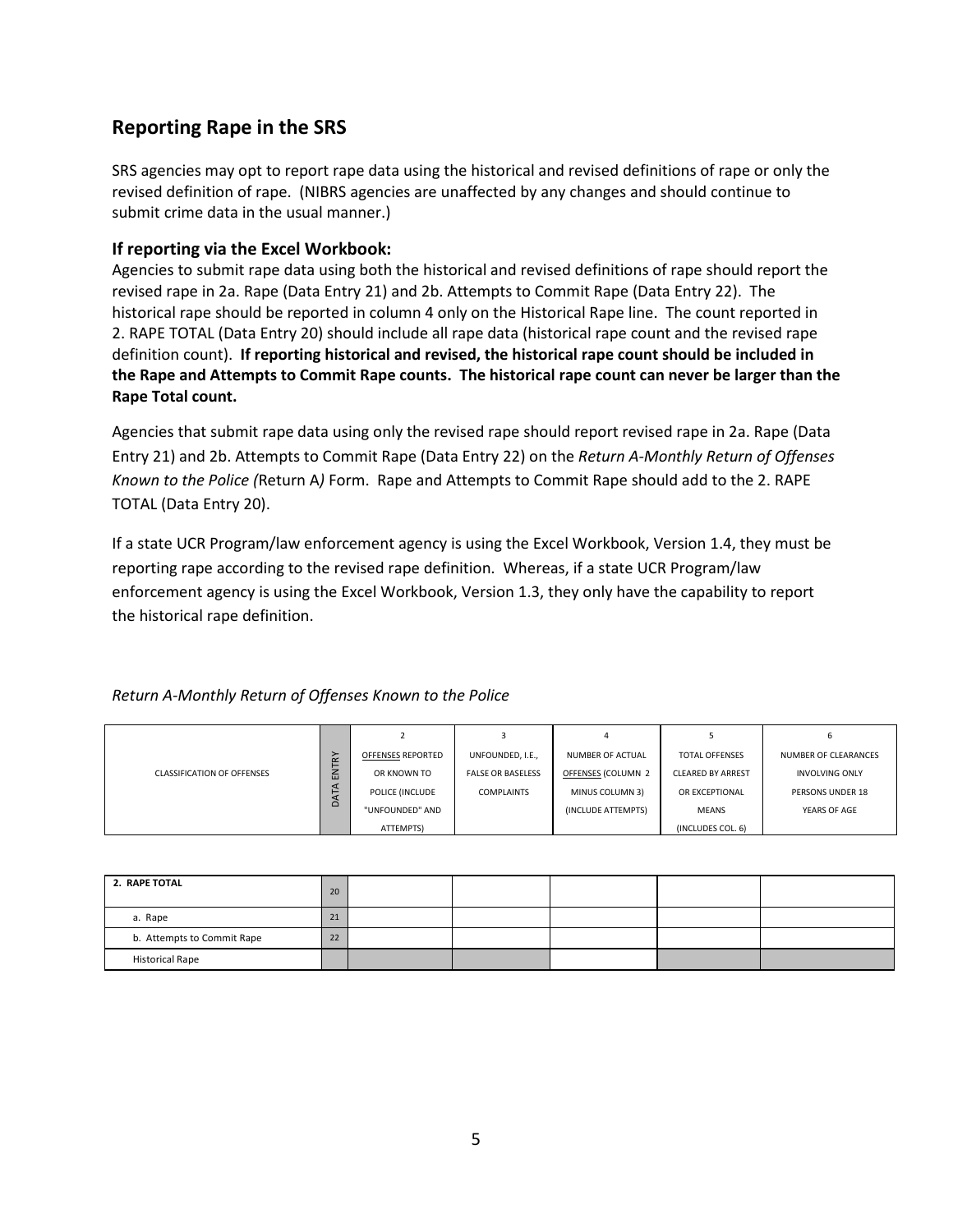The following scenarios illustrate incidents known to law enforcement that reporting agencies must score as Rape.

A man was entering his apartment when he was attacked by an unidentified man and forced into his apartment. The man was held down and sodomized. (1 male rape victim, 1 revised rape)

|                                   |                 |                   |                          |                    |                          | b                     |
|-----------------------------------|-----------------|-------------------|--------------------------|--------------------|--------------------------|-----------------------|
|                                   | ⋩               | OFFENSES REPORTED | UNFOUNDED, I.E.,         | NUMBER OF ACTUAL   | <b>TOTAL OFFENSES</b>    | NUMBER OF CLEARANCES  |
| <b>CLASSIFICATION OF OFFENSES</b> | –<br><b>LLI</b> | OR KNOWN TO       | <b>FALSE OR BASELESS</b> | OFFENSES (COLUMN 2 | <b>CLEARED BY ARREST</b> | <b>INVOLVING ONLY</b> |
|                                   |                 | POLICE (INCLUDE   | <b>COMPLAINTS</b>        | MINUS COLUMN 3)    | OR EXCEPTIONAL           | PERSONS UNDER 18      |
|                                   | $\Omega$        | "UNFOUNDED" AND   |                          | (INCLUDE ATTEMPTS) | <b>MEANS</b>             | YEARS OF AGE          |
|                                   |                 | ATTEMPTS)         |                          |                    | (INCLUDES COL. 6)        |                       |

*Return A-Monthly Return of Offenses Known to the Police*

| 2. RAPE TOTAL              | 20 |  |  |  |
|----------------------------|----|--|--|--|
| a. Rape                    | 21 |  |  |  |
| b. Attempts to Commit Rape | 22 |  |  |  |
| <b>Historical Rape</b>     |    |  |  |  |

1 rape involving a male victim; 1 completed rape offense according to the revised definition.

A female high school student was drinking with a male classmate at her house. The man gave her a pill that he said would make her feel "really good." After taking the pill, the woman did not recall what happened. A rape kit indicated semen from sexual penetration. (1 female rape victim, 1 historical rape)

#### *Return A-Monthly Return of Offenses Known to the Police*

|                                   | ⋩ | <b>OFFENSES REPORTED</b> | UNFOUNDED, I.E.,         | NUMBER OF ACTUAL   | <b>TOTAL OFFENSES</b>    | NUMBER OF CLEARANCES  |
|-----------------------------------|---|--------------------------|--------------------------|--------------------|--------------------------|-----------------------|
| <b>CLASSIFICATION OF OFFENSES</b> | ے | OR KNOWN TO              | <b>FALSE OR BASELESS</b> | OFFENSES (COLUMN 2 | <b>CLEARED BY ARREST</b> | <b>INVOLVING ONLY</b> |
|                                   | a | POLICE (INCLUDE          | <b>COMPLAINTS</b>        | MINUS COLUMN 3)    | OR EXCEPTIONAL           | PERSONS UNDER 18      |
|                                   | ≏ | "UNFOUNDED" AND          |                          | (INCLUDE ATTEMPTS) | MEANS                    | YEARS OF AGE          |
|                                   |   | ATTEMPTS)                |                          |                    | (INCLUDES COL. 6)        |                       |

| 2. RAPE TOTAL              | 20 |  |  |  |
|----------------------------|----|--|--|--|
| a. Rape                    | 21 |  |  |  |
| b. Attempts to Commit Rape | 22 |  |  |  |
| <b>Historical Rape</b>     |    |  |  |  |

1 rape involving a female victim; 1 completed rape offense according to the historical definition, which is also captured in the revised definition.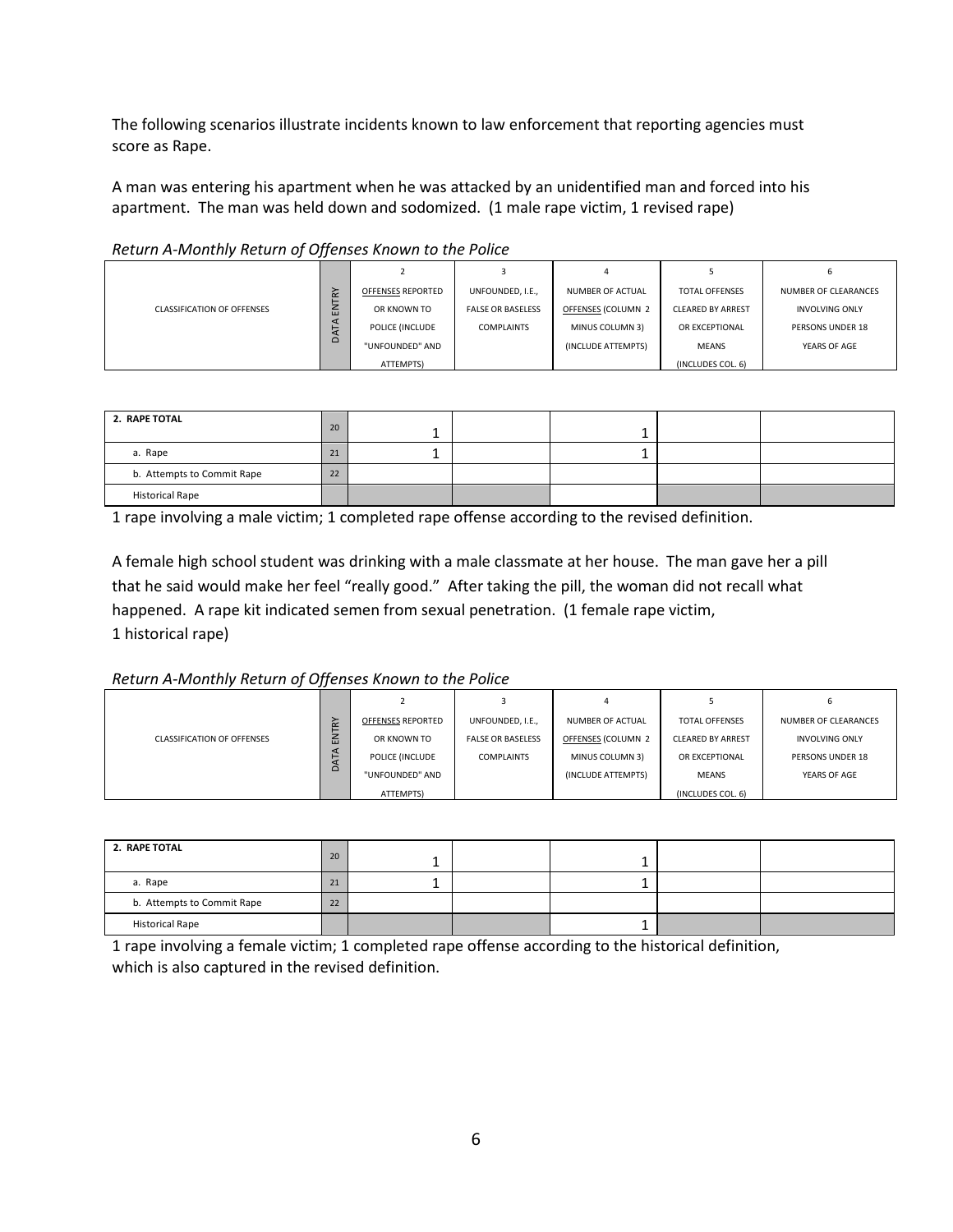A man worked as an aide at a residential facility for adults with a range of mental disabilities. He led a woman in his care who had a severe mental disability to the woods behind the facility. Once alone, he fondled her and sexually penetrated her. Because of the woman's disability, she was unable to understand and consent to the sexual act. (1 female rape victim, 1 historical rape)

*Return A-Monthly Return of Offenses Known to the Police*

|                                   |        |                          |                          |                    |                          | b                     |
|-----------------------------------|--------|--------------------------|--------------------------|--------------------|--------------------------|-----------------------|
|                                   | ⋩      | <b>OFFENSES REPORTED</b> | UNFOUNDED, I.E.,         | NUMBER OF ACTUAL   | <b>TOTAL OFFENSES</b>    | NUMBER OF CLEARANCES  |
| <b>CLASSIFICATION OF OFFENSES</b> | ш      | OR KNOWN TO              | <b>FALSE OR BASELESS</b> | OFFENSES (COLUMN 2 | <b>CLEARED BY ARREST</b> | <b>INVOLVING ONLY</b> |
|                                   |        | POLICE (INCLUDE          | <b>COMPLAINTS</b>        | MINUS COLUMN 3)    | OR EXCEPTIONAL           | PERSONS UNDER 18      |
|                                   | $\Box$ | "UNFOUNDED" AND          |                          | (INCLUDE ATTEMPTS) | <b>MEANS</b>             | YEARS OF AGE          |
|                                   |        | ATTEMPTS)                |                          |                    | (INCLUDES COL. 6)        |                       |

| 2. RAPE TOTAL              | 20 <sup>1</sup> |  |  |  |
|----------------------------|-----------------|--|--|--|
| a. Rape                    | 21              |  |  |  |
| b. Attempts to Commit Rape | 22              |  |  |  |
| <b>Historical Rape</b>     |                 |  |  |  |

1 rape involving a female victim; 1 completed rape offense according to the historical definition, which is also captured in the revised definition.

A 17-year-old boy coerced his 10-year-old sister into having sexual intercourse with him. She confessed to her parents who reported it to the police. (1 female rape victim, 1 historical rape)

*Return A-Monthly Return of Offenses Known to the Police*

|                                   |   | <b>OFFENSES REPORTED</b> | UNFOUNDED, I.E.,         | NUMBER OF ACTUAL   | <b>TOTAL OFFENSES</b>    | NUMBER OF CLEARANCES  |
|-----------------------------------|---|--------------------------|--------------------------|--------------------|--------------------------|-----------------------|
| <b>CLASSIFICATION OF OFFENSES</b> |   | OR KNOWN TO              | <b>FALSE OR BASELESS</b> | OFFENSES (COLUMN 2 | <b>CLEARED BY ARREST</b> | <b>INVOLVING ONLY</b> |
|                                   | ◅ | POLICE (INCLUDE          | <b>COMPLAINTS</b>        | MINUS COLUMN 3)    | OR EXCEPTIONAL           | PERSONS UNDER 18      |
|                                   | ≏ | "UNFOUNDED" AND          |                          | (INCLUDE ATTEMPTS) | <b>MEANS</b>             | YEARS OF AGE          |
|                                   |   | ATTEMPTS)                |                          |                    | (INCLUDES COL. 6)        |                       |

| 2. RAPE TOTAL              | 20 <sub>2</sub> |  |  |  |
|----------------------------|-----------------|--|--|--|
| a. Rape                    | 21              |  |  |  |
| b. Attempts to Commit Rape | 22              |  |  |  |
| <b>Historical Rape</b>     |                 |  |  |  |

1 rape involving a female victim; 1 completed rape offense according to the historical definition, which is also captured in the revised definition.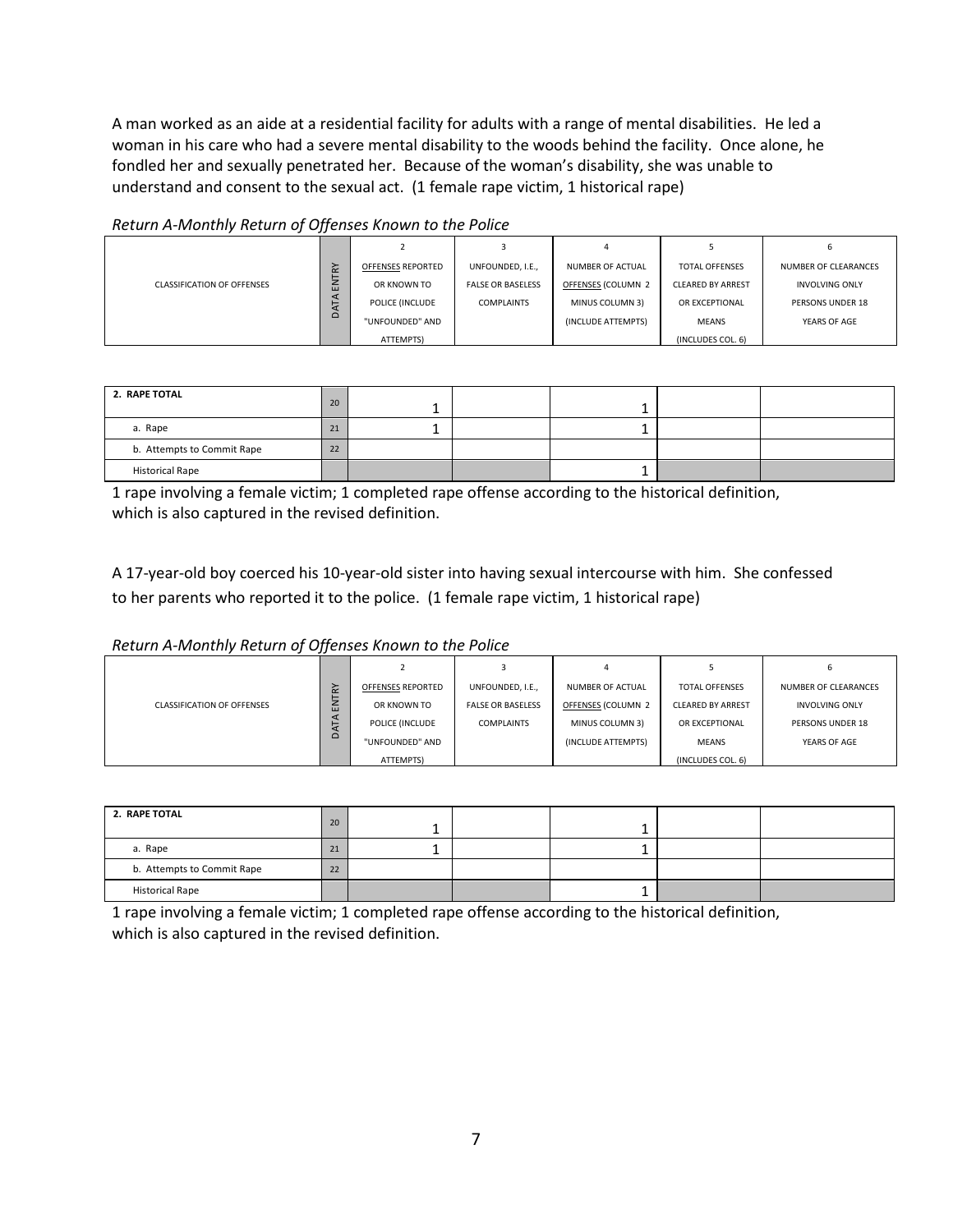Two women had been dating for a few months. After an argument, one woman became violent, held the other woman down, grabbed her breasts, and forcibly penetrated her mouth with a sex object. Two of the victim's teeth were knocked out. (1 female rape victim, 1 revised rape)

*Return A-Monthly Return of Offenses Known to the Police*

|                                   |          |                          |                          |                    |                          | O                     |
|-----------------------------------|----------|--------------------------|--------------------------|--------------------|--------------------------|-----------------------|
|                                   | ⋩        | <b>OFFENSES REPORTED</b> | UNFOUNDED, I.E.,         | NUMBER OF ACTUAL   | <b>TOTAL OFFENSES</b>    | NUMBER OF CLEARANCES  |
| <b>CLASSIFICATION OF OFFENSES</b> | -<br>ш   | OR KNOWN TO              | <b>FALSE OR BASELESS</b> | OFFENSES (COLUMN 2 | <b>CLEARED BY ARREST</b> | <b>INVOLVING ONLY</b> |
|                                   |          | POLICE (INCLUDE          | <b>COMPLAINTS</b>        | MINUS COLUMN 3)    | OR EXCEPTIONAL           | PERSONS UNDER 18      |
|                                   | $\Omega$ | "UNFOUNDED" AND          |                          | (INCLUDE ATTEMPTS) | <b>MEANS</b>             | YEARS OF AGE          |
|                                   |          | ATTEMPTS)                |                          |                    | (INCLUDES COL. 6)        |                       |

| 2. RAPE TOTAL              | 20 <sup>°</sup> |  |  |  |
|----------------------------|-----------------|--|--|--|
| a. Rape                    | 21              |  |  |  |
| b. Attempts to Commit Rape | 22              |  |  |  |
| <b>Historical Rape</b>     |                 |  |  |  |

1 rape involving a female victim; 1 completed rape offense according to the revised definition.

A man attacked a woman on the street, knocked her down, and attempted to rape her. A pedestrian frightened the man away before he could complete the attack. (1 female attempted rape victim, 1 historical rape)

*Return A-Monthly Return of Offenses Known to the Police*

| <b>CLASSIFICATION OF OFFENSES</b> | 能<br>–<br>둡<br>$\Box$ | <b>OFFENSES REPORTED</b> | UNFOUNDED, I.E.,         | NUMBER OF ACTUAL   | <b>TOTAL OFFENSES</b>    | NUMBER OF CLEARANCES  |
|-----------------------------------|-----------------------|--------------------------|--------------------------|--------------------|--------------------------|-----------------------|
|                                   |                       | OR KNOWN TO              | <b>FALSE OR BASELESS</b> | OFFENSES (COLUMN 2 | <b>CLEARED BY ARREST</b> | <b>INVOLVING ONLY</b> |
|                                   |                       | POLICE (INCLUDE          | <b>COMPLAINTS</b>        | MINUS COLUMN 3)    | OR EXCEPTIONAL           | PERSONS UNDER 18      |
|                                   |                       | "UNFOUNDED" AND          |                          | (INCLUDE ATTEMPTS) | MEANS                    | YEARS OF AGE          |
|                                   |                       | ATTEMPTS)                |                          |                    | (INCLUDES COL. 6)        |                       |

| 2. RAPE TOTAL              | 20 |  |  |  |
|----------------------------|----|--|--|--|
| a. Rape                    | 21 |  |  |  |
| b. Attempts to Commit Rape | 22 |  |  |  |
| <b>Historical Rape</b>     |    |  |  |  |

1 attempted rape involving a female victim; 1 attempted rape offense according to the definition of historical rape, which is also captured in the revised definition of rape.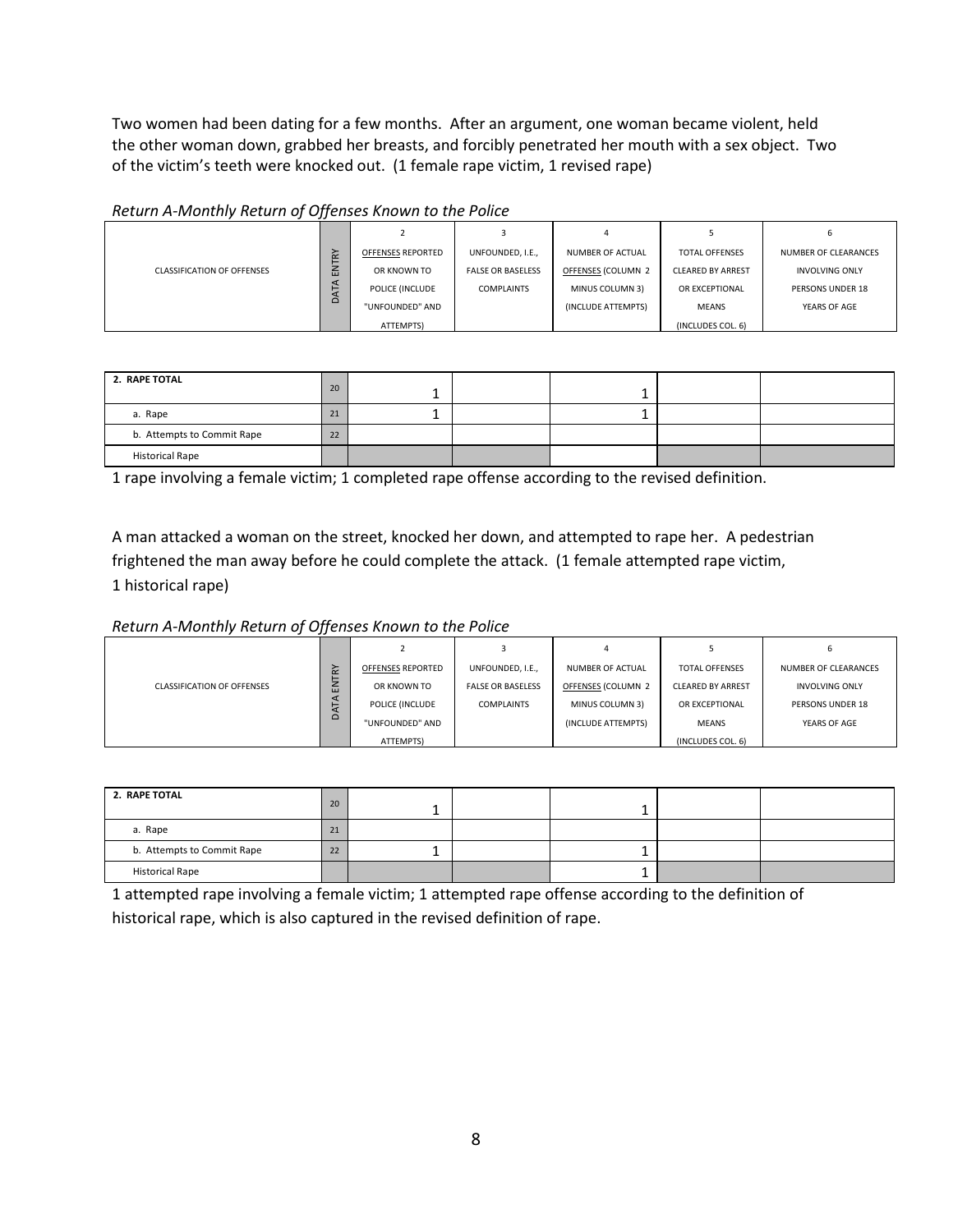If a law enforcement agency is reporting revised and historical rape for the above-mentioned scenarios, the following should be submitted.

*Return A-Monthly Return of Offenses Known to the Police*

| <b>CLASSIFICATION OF OFFENSES</b> | ш<br>≏ |                          |                          |                    |                          | b                     |
|-----------------------------------|--------|--------------------------|--------------------------|--------------------|--------------------------|-----------------------|
|                                   |        | <b>OFFENSES REPORTED</b> | UNFOUNDED, I.E.,         | NUMBER OF ACTUAL   | <b>TOTAL OFFENSES</b>    | NUMBER OF CLEARANCES  |
|                                   |        | OR KNOWN TO              | <b>FALSE OR BASELESS</b> | OFFENSES (COLUMN 2 | <b>CLEARED BY ARREST</b> | <b>INVOLVING ONLY</b> |
|                                   |        | POLICE (INCLUDE          | <b>COMPLAINTS</b>        | MINUS COLUMN 3)    | OR EXCEPTIONAL           | PERSONS UNDER 18      |
|                                   |        | "UNFOUNDED" AND          |                          | (INCLUDE ATTEMPTS) | MEANS                    | YEARS OF AGE          |
|                                   |        | ATTEMPTS)                |                          |                    | (INCLUDES COL. 6)        |                       |

| 2. RAPE TOTAL              | 20 |  |  |  |
|----------------------------|----|--|--|--|
| a. Rape                    | 21 |  |  |  |
| b. Attempts to Commit Rape | 22 |  |  |  |
| <b>Historical Rape</b>     |    |  |  |  |

**2. Rape Total** (Data Entry 20) - 6 should be scored because 4 were historical rape and 2 were revised rape.

**a. Rape** (Data Entry 21) – 5 should be scored because 4 were historical rape and 1 was revised rape.

**b. Attempts to Commit Rape** (Data Entry 22) - 1 should be scored because the attempt to commit rape met the historical rape and therefore, the revised rape definition.

**Historical Rape** – 4 should be scored because 3 were historical rape and 1 was attempt to commit rape according to the historical rape.

#### **If a law enforcement agency is reporting revised rape only, the following should be submitted:**

*Return A-Monthly Return of Offenses Known to the Police*

|                                   |        |                          |                          |                    |                          | o                     |
|-----------------------------------|--------|--------------------------|--------------------------|--------------------|--------------------------|-----------------------|
| <b>CLASSIFICATION OF OFFENSES</b> | a<br>≏ | <b>OFFENSES REPORTED</b> | UNFOUNDED, I.E.,         | NUMBER OF ACTUAL   | <b>TOTAL OFFENSES</b>    | NUMBER OF CLEARANCES  |
|                                   |        | OR KNOWN TO              | <b>FALSE OR BASELESS</b> | OFFENSES (COLUMN 2 | <b>CLEARED BY ARREST</b> | <b>INVOLVING ONLY</b> |
|                                   |        | POLICE (INCLUDE          | <b>COMPLAINTS</b>        | MINUS COLUMN 3)    | OR EXCEPTIONAL           | PERSONS UNDER 18      |
|                                   |        | "UNFOUNDED" AND          |                          | (INCLUDE ATTEMPTS) | <b>MEANS</b>             | YEARS OF AGE          |
|                                   |        | ATTEMPTS)                |                          |                    | (INCLUDES COL. 6)        |                       |

| 2. RAPE TOTAL              | 20 <sub>2</sub> |  |  |  |
|----------------------------|-----------------|--|--|--|
| a. Rape                    | 21              |  |  |  |
| b. Attempts to Commit Rape | 22              |  |  |  |
| <b>Historical Rape</b>     |                 |  |  |  |

**2. Rape Total** (Data Entry 20) - 6 should be scored because a total of 6 rapes were reported.

**a. Rape** (Data Entry 21) – 5 should be scored because a total of 5 rapes (historical and revised) were reported.

**b. Attempts to Commit Rape** (Data Entry 22) – 1 should be scored because the attempt to commit rape met the historical and therefore, the revised rape definition.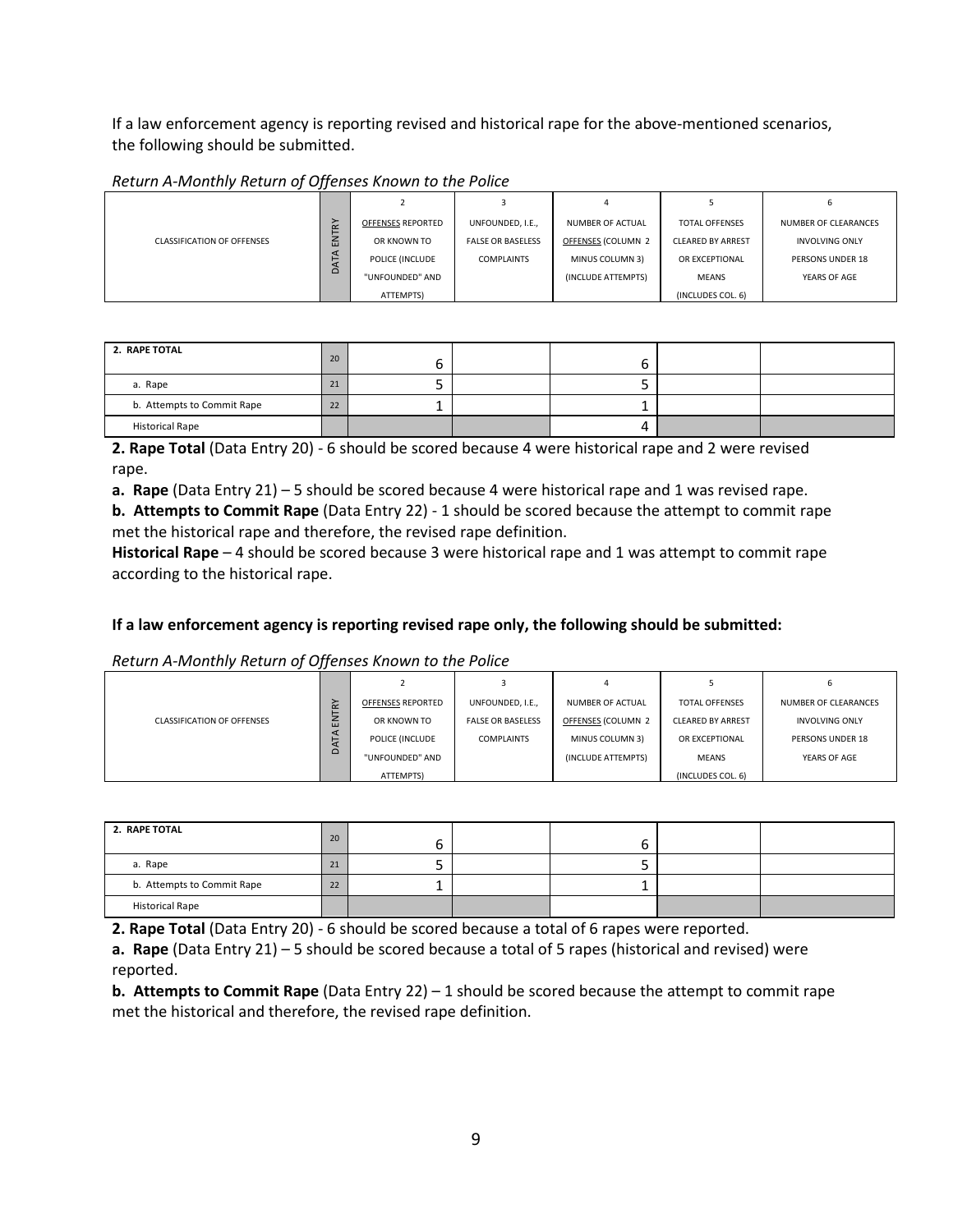## **SRS Technical Specifications for Reporting Rape in the Flat File Format**

Agencies are asked to use the notation of "R" when submitting rape data using the revised definition. According to the *SRS Technical Specification*, the presence of the letter R in position 18 indicates the agency is reporting the crime according to the revised definition of rape in the data elements applicable to rape, offense positions 31-680 of the Return A record layout. The presence of any other value (other than R or blank) will be interpreted to mean the law enforcement agency is continuing to report the historical "forcible rape" definition. When a law enforcement agency reports rape according to the 2011 revised definition of rape, as indicated by use of the *2011 Rape Definition Indicator*, positions 681- 685 can be used to report the historical forcible rape column 4 total. *The count in this field should be included in the total reported in positions 301***-***305.*

Agencies that submit rape data using both the revised and historical definitions of rape should:

- Place an R in position 18 of the Return A Record Layout.
- Submit rape statistics using the revised definition of rape in offense positions 31 to 680 of the Return A Record Layout.
- Submit rape statistics using the historical definition of rape in positions 681 to 685 of the Return A Record Layout.
- Ensure data in offense positions 31 through 680 on the Return A Record Layout should include all rape data. (Positions 301 to 305 should include the total rapes using the historical definition and the revised definition.) Statistics using the historical definition of rape should be included in positions 681 to 685.

Agencies that submit rape data using only the revised definition of rape should:

- Place an R in position 18 of the Return A Record Layout.
- Submit rape statistics within offense positions 31 through 680 of the Return A Record Layout using the revised definition of rape.
- Ensure that positions 301 to 305 on the Return A Record Layout reflect the total number of rapes reported using the revised definition.

Agencies that submit rape data using only the historical definition of rape should:

- Leave position 18 on the Return A Record Layout blank.
- Submit rape statistics within offense positions 31 through 680 of the Return A Record Layout using the historical definition of rape data.
- Ensure that positions 301 to 305 on the Return A Record Layout reflect the total number of rapes reported using the historical definition.

Note: The above-mentioned technical specifications are also available in the *SRS Technical Specification*  available online at [<www.fbi.gov/about-us/cjis/ucr>](http://www.fbi.gov/about-us/cjis/ucr).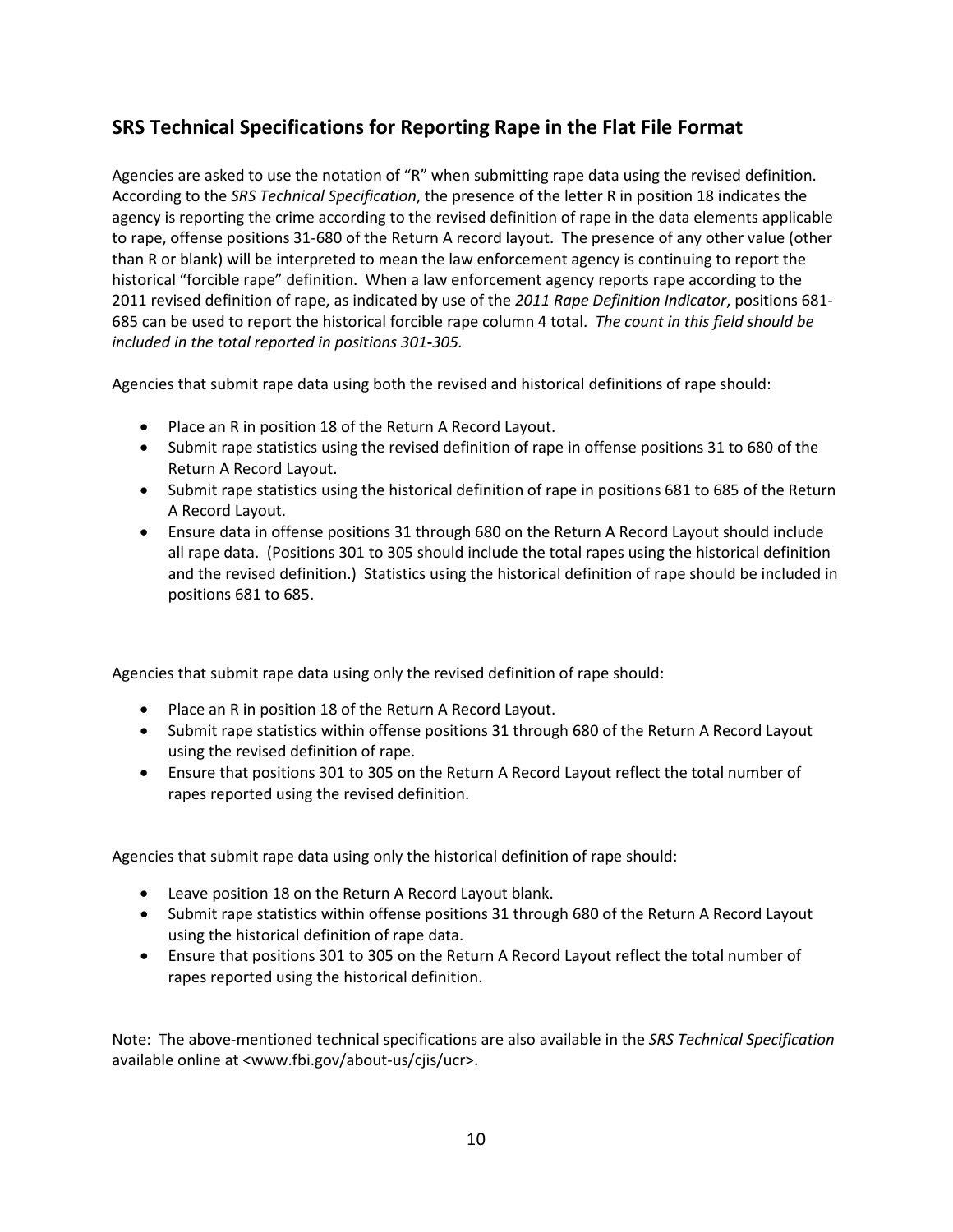| <b>Position</b>    | Type/<br>Length       | <b>Description</b>                                                           |
|--------------------|-----------------------|------------------------------------------------------------------------------|
| 1                  | A <sub>1</sub>        | Record Indicator-Must be "1"                                                 |
| $2 - 8$            | A7                    | Agency                                                                       |
| $9 - 10$           | A2                    | Date (Month)                                                                 |
| $11 - 12$          | A2                    | Date (Year)                                                                  |
| $13 - 14$          | A2                    | Type of Record                                                               |
| 15                 | A <sub>1</sub>        | <b>LEOKA Indicator</b>                                                       |
| $16 - 17$          | A2                    | Month Included In                                                            |
| 18                 | A <sub>1</sub>        | 2011 Rape Definition Indicator (R=2011 Revised Definition)                   |
| 19-22              | A <sub>4</sub>        | Unused                                                                       |
| $23 - 24$          | A2                    | Law Enforcement Officers Killed Feloniously                                  |
| $25 - 26$          | A2                    | Law Enforcement Officers Killed Accidentally                                 |
| 27-30              | A <sub>4</sub>        | Law Enforcement Officers Assaulted                                           |
| $41 - 45$          | A <sub>5</sub>        | Offenses Reported or Known_Rape_Total                                        |
| 46-50              | A <sub>5</sub>        | Offenses Reported or Known_Rape_Completed                                    |
| 51-55              | A <sub>5</sub>        | Offenses Reported or Known_Rape_Attempted                                    |
|                    |                       |                                                                              |
| 171-175            | A <sub>5</sub>        | Unfounded_Rape_Total                                                         |
| 176-180            | A <sub>5</sub>        | Unfounded_Rape_Completed                                                     |
| 181-185            | A <sub>5</sub>        | Unfounded_Rape_Attempted                                                     |
| 301-305            | A <sub>5</sub>        | Actual Offenses_Rape_Total                                                   |
| 306-310            | A <sub>5</sub>        | Actual Offenses_Rape_Completed                                               |
| 311-315            | A <sub>5</sub>        | Actual Offenses_Rape_Attempted                                               |
|                    |                       |                                                                              |
| 431-435            | A <sub>5</sub>        | <b>Total Clearances_Rape_Total</b>                                           |
| 436-440            | A <sub>5</sub>        | <b>Total Clearances Rape Completed</b>                                       |
| 441-445            | A <sub>5</sub>        | <b>Total Clearances_Rape_Attempted</b>                                       |
| 561-565            | A <sub>5</sub>        | Clearances under 18_Rape_Total                                               |
| 566-570            | A <sub>5</sub>        | Clearances under 18_Rape_Completed                                           |
| 571-575            | A <sub>5</sub>        | Clearances under 18_Rape_Attempted                                           |
|                    |                       |                                                                              |
|                    |                       |                                                                              |
| 681-685<br>686-720 | A <sub>5</sub><br>A35 | Actual Offenses Forcible Rape_Total_ (Historical_Rape_Total)<br><b>Blank</b> |

## **SRS Technical Specifications for Reporting Rape in the Flat File Format**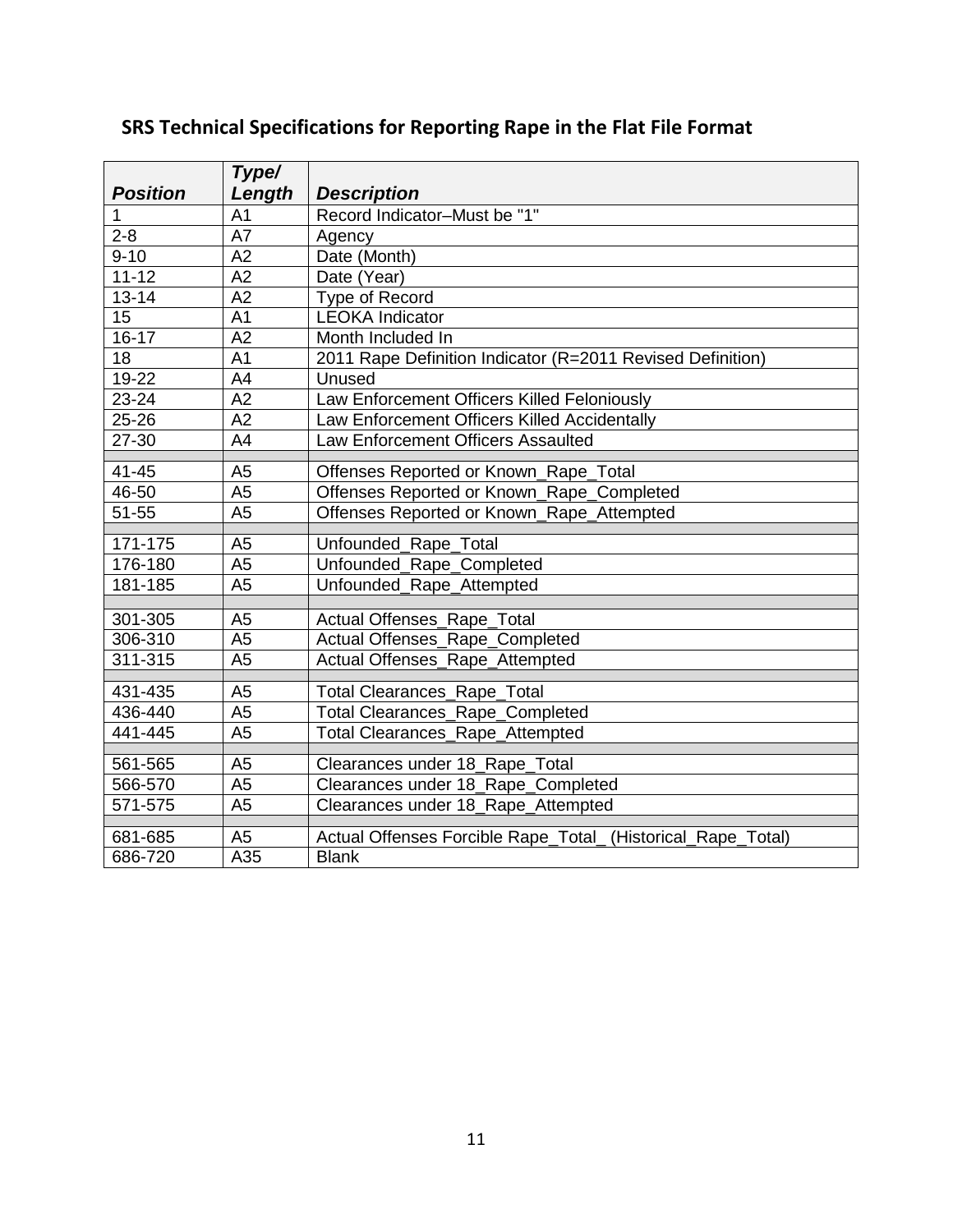## *Age, Sex, and Race of Persons Arrested, (ASR) Under 18 Years of Age* **and the** *ASR of Persons Arrested 18 Years of Age and Over*

Rape (data entry code 02) (the word "Forcible" was removed, and the offense will be recognized as rape)

Revised rape definition: "Penetration, no matter how slight, of the vagina or anus with any **body part or object, or oral penetration by a sex organ of another person, without the consent**  of the victim." Historical definition: "The carnal knowledge of a female forcibly and against her will.@ (*UCR Handbook,* 2004, p. 19)

**Sex Offenses (Except Rape and Prostitution)** (data entry code 17)

Revised sex offenses definition: "Sex offenses that involve sexual penetration and consent or **involve no sexual penetration and no consent. Depending on the nature of the crime and the extent of injury, agencies could classify this offense as an assault. This classification includes all sex offenses except rape (as newly defined), prostitution, and commercialized vice. Agencies must include in this classification any sex offense not included in rape, (e.g., fondling, adultery).**" Historical definition: "Offenses against chastity, common decency, morals, and the like." Sexual attacks on males are included in this classification. However, depending on the nature of the crime and the extent of injury, agencies could classify this offense as an assault. This classification includes all sex offenses except forcible rape, prostitution, and commercialized vice. Agencies must include adultery or fornication, buggery, seduction, sodomy or crimes against nature, incest, indecent exposure, indecent liberties, statutory rape (no force) and attempts to commit any of the above in this classification. (*UCR Handbook,* 2004, pp. 142-143)

#### *Supplementary Homicide Report*

There are no changes to this form. However, the form allows for agencies to report additional information (e.g., circumstance) on each murder incident. Since Rape and Other Sex Offense are murder circumstances, any murder circumstance that meets the revised rape definition should be reported as rape. Any murder circumstance that was a sex offense not meeting the updated rape definition should be reported as Other Sex Offense.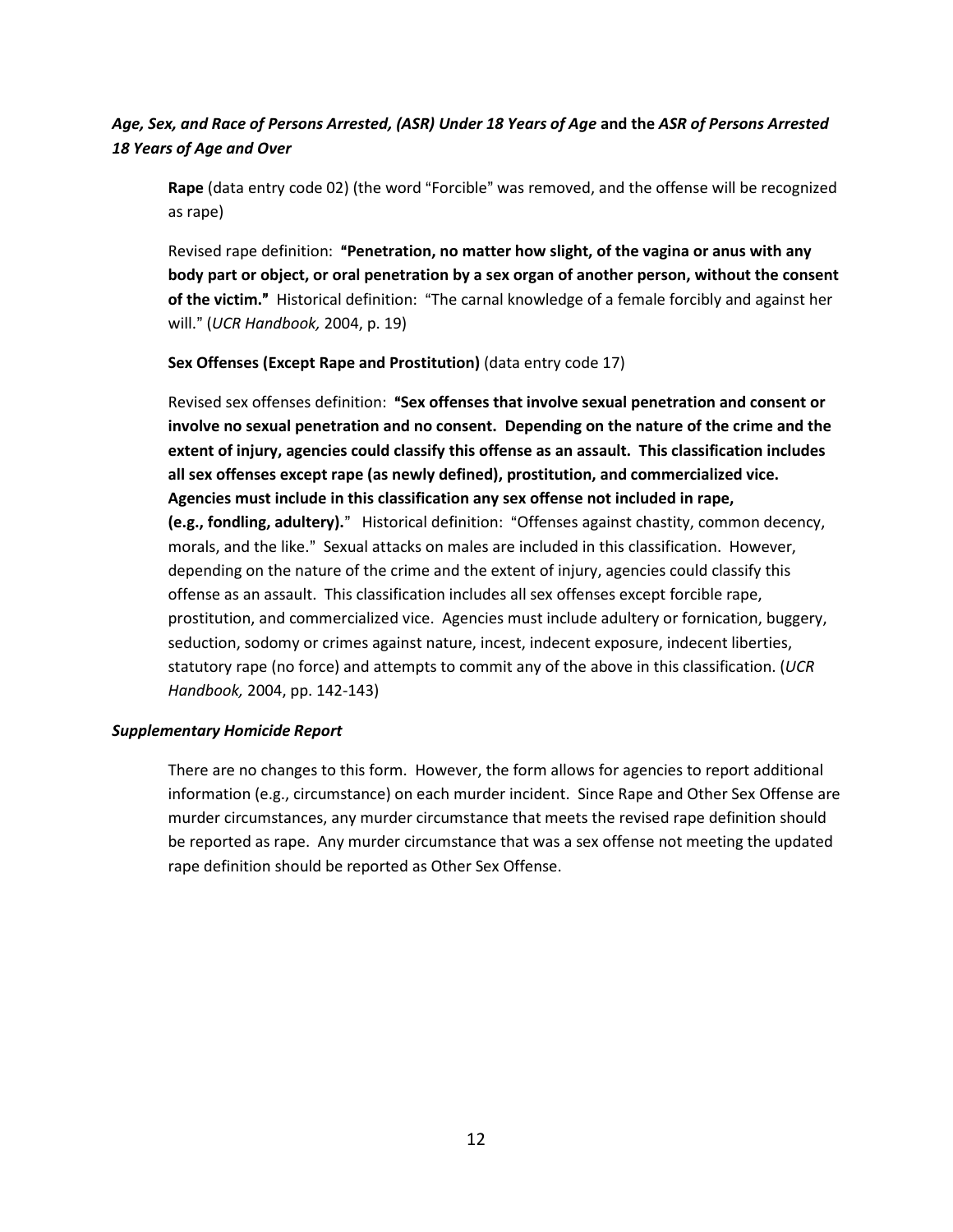## **Conversion of NIBRS data to SRS data**

#### **Return A-Monthly Return of Offenses Known to the Police (OMB Form No. 1110-0001)**

#### **Column 4, Number of Actual Offenses**

#### Line 2. **Forcible Rape Total (Historical):**

Computer-generated totals of Lines 2a and 2b

#### **Rape 2011 Total (Current):**

Computer-generated totals of Lines 2a and 2b

#### Line 2a. **Forcible Rape (Historical):**

Data Element 24 (Victim Connected to UCR Offense Code[s])—entry of 11A

Data Element 7 (Offense Attempted/Completed)—entry of C

Data Element 27 (Sex [of Victim])—entry of F

#### **Rape 2011 (Current):**

Data Element 24 (Victim Connected to UCR Offense Code[s])—entry of 11A, 11B, or 11C

Data Element 7 (Offense Attempted/Completed)—entry of C

Data Element 27 (Sex [of Victim])—entry of F or M

#### Line 2b. **Attempts to Commit Forcible Rape (Historical):**

Data Element 24 (Victim Connected to UCR Offense Code[s])—entry of 11A

Data Element 7 (Offense Attempted/Completed)—entry of A

Data Element 27 (Sex [of Victim])—entry of F

#### **Attempts to Commit Rape 2011 (Current):**

Data Element 24 (Victim Connected to UCR Offense Code[s])—entry of 11A, 11B, or 11C

Data Element 7 (Offense Attempted/Completed)—entry of A

Data Element 27 (Sex [of Victim])—entry of F or M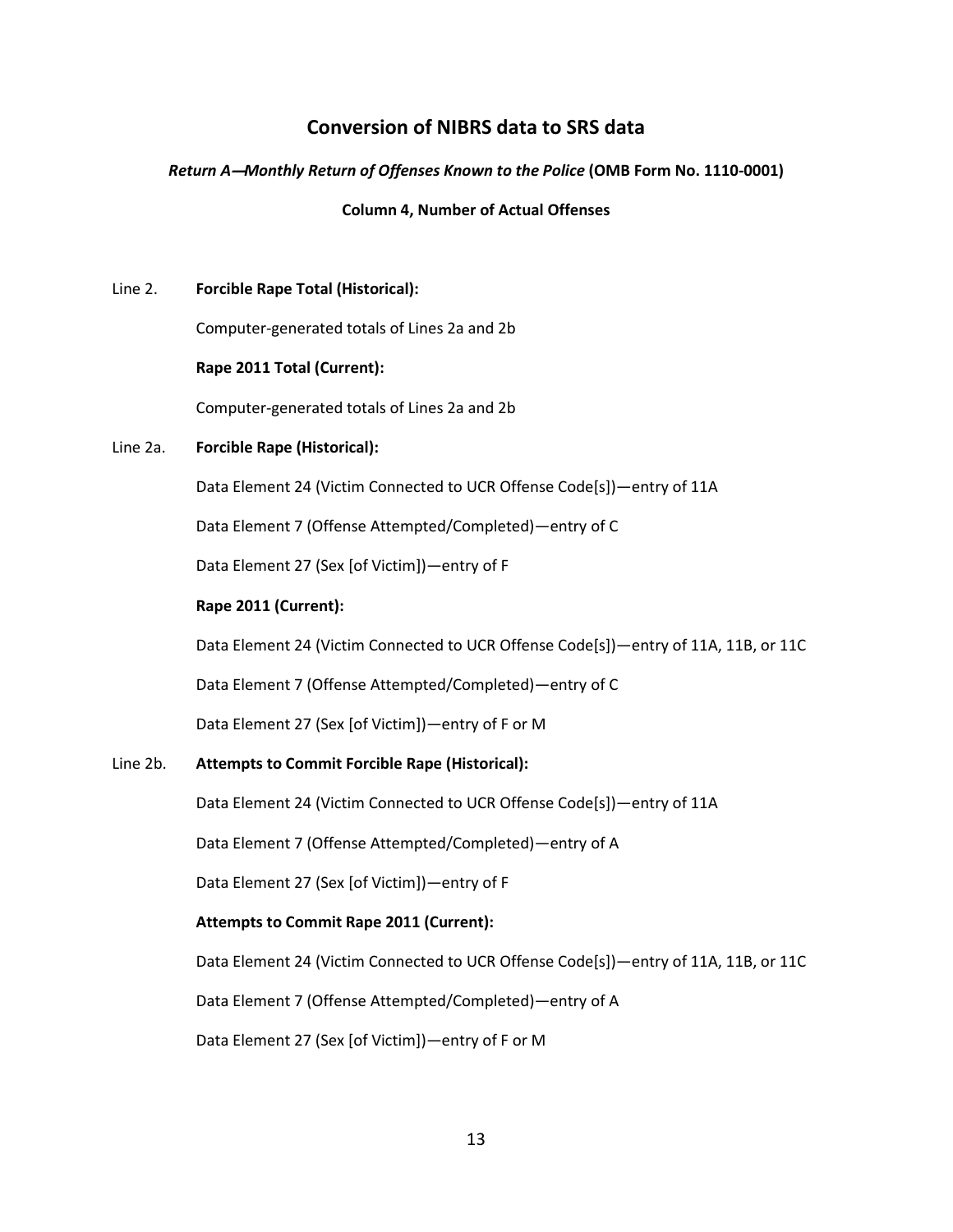#### **Return A-Monthly Return of Offenses Known to the Police**

#### **Column 5, Total Offenses Cleared by Arrest or Exceptional Means**

**and**

**Column 6, Number of Clearances Involving Only Persons Under 18 Years of Age**

Line 2. **Rape Total:**

Computer-generated totals of Lines 2a and 2b

#### Line 2a. **Rape:**

Data Element 24 (Victim Connected to UCR Offense Code[s])—entry of 11A, 11B, or 11C

Data Element 7 (Offense Attempted/Completed)—entry of C

Data Element 27 (Sex [of Victim])—entry of F or M

Data Element 4 (Cleared Exceptionally)—For entry of A, B, C, D, or E, use offender information; if entry is N, search for an arrestee segment with the identical incident number.

#### Line 2b. **Attempts to Commit Rape:**

Data Element 24 (Victim Connected to UCR Offense Code[s])—entry of 11A, 11B, or 11C

Data Element 7 (Offense Attempted/Completed)—entry of A

Data Element 27 (Sex [of Victim])—entry of F or M

Data Element 4 (Cleared Exceptionally)—For entry of A, B, C, D, or E, use offender information; if entry is N, search for an arrestee segment with the identical incident number.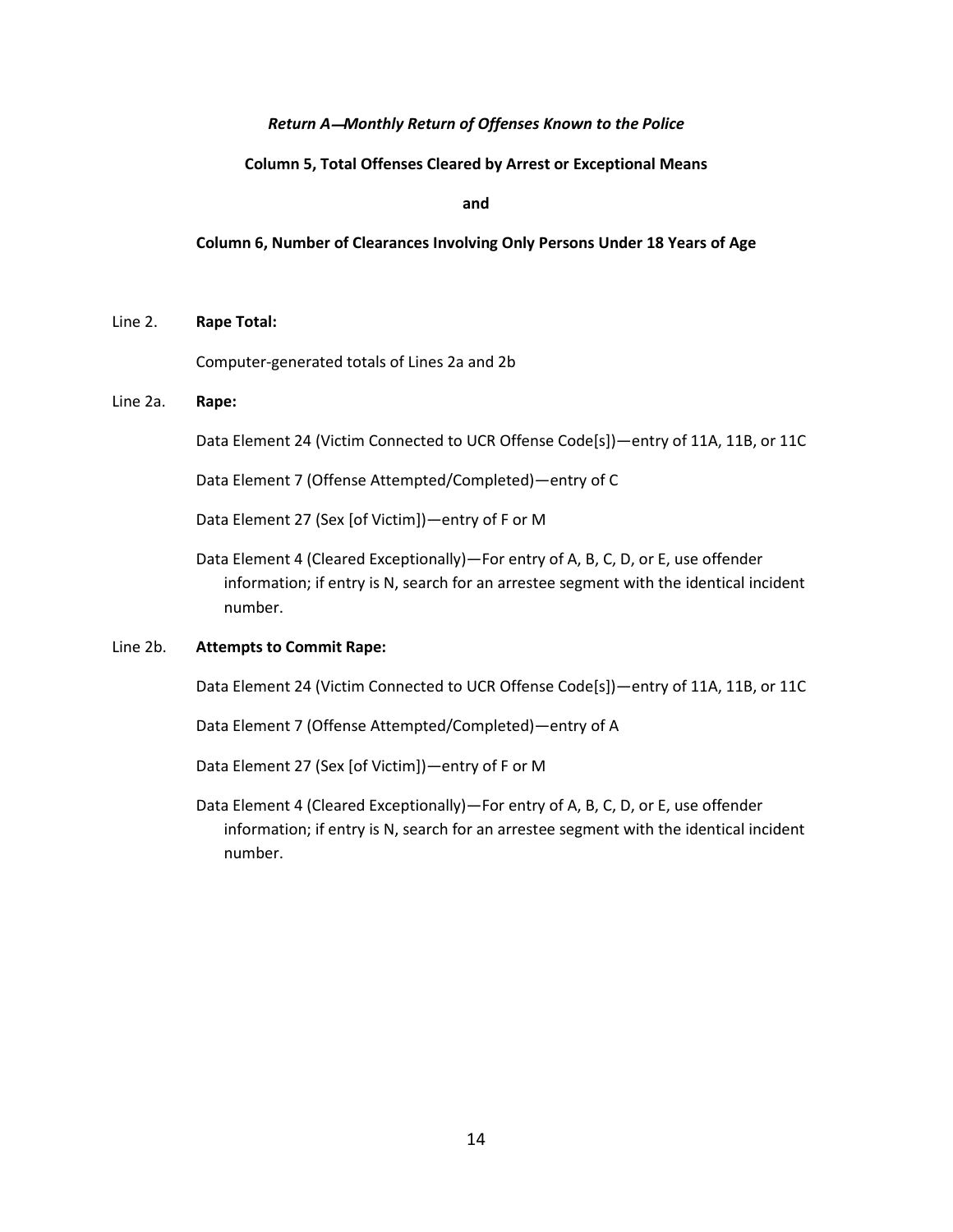#### **Supplement to Return A-Monthly Return of Offenses Known to the Police Property Stolen by Classification**

Data Entry

Code

#### 20 **Rape:**

 Data Element 24 (Victim Connected to UCR Offense Code[s])—entry of 11A, 11B, or 11C Data Element 27 (Sex [of Victim])—entry of F or M Data Element 14 (Type Property Loss/Etc.)—entry of 7 Data Element 16 (Value of Property)—total value of all stolen property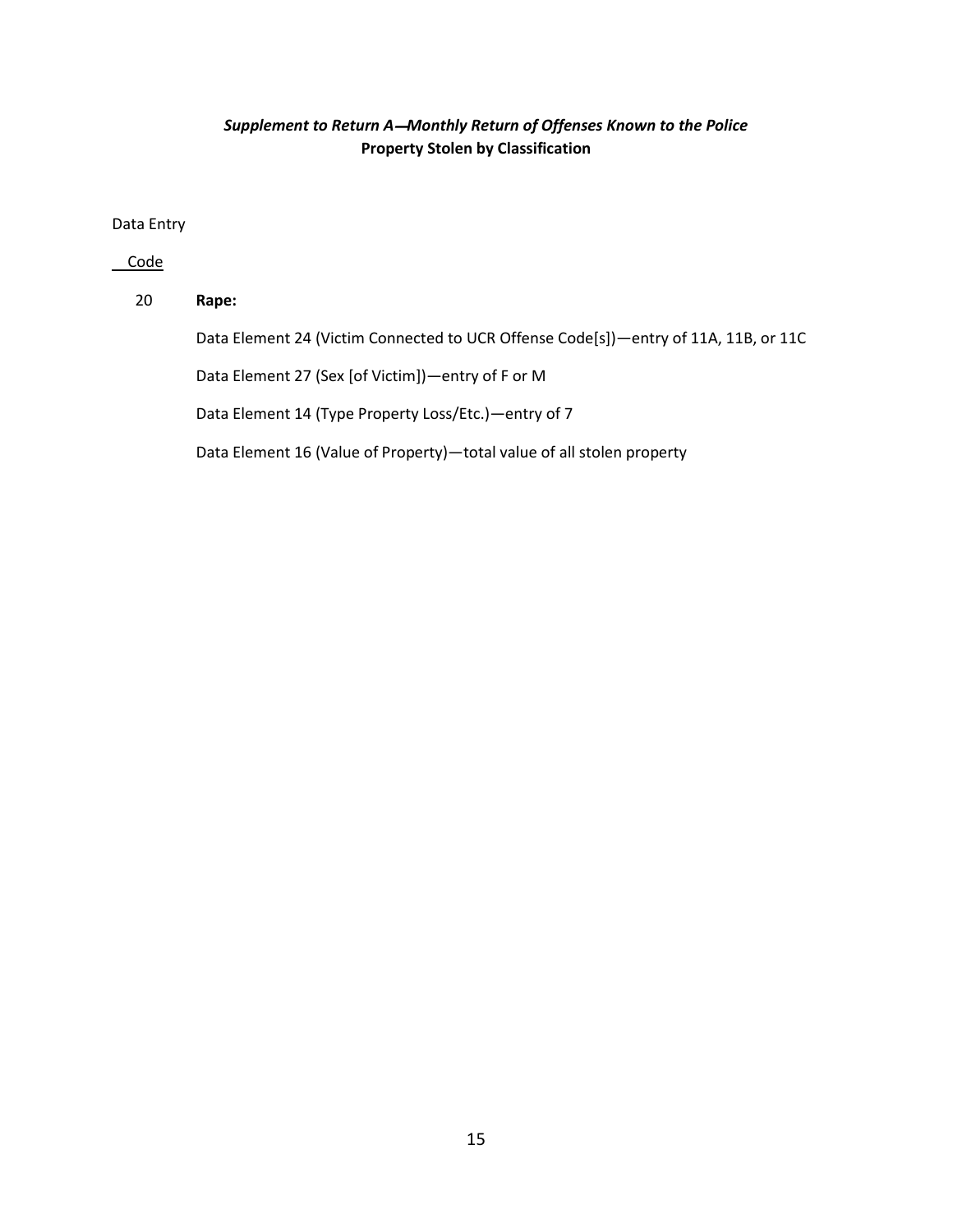## *Age, Sex, Race, and Ethnicity of Persons Arrested* **(OMB Form No. 1110-0005)** (Includes all ages)

#### Line 02. **Rape:**

Data Element 45 (UCR Arrest Offense Code)—entry of 11A, 11B, or 11C Data Element 47 (Age [of Arrestee])—entry of 01-99 Data Element 48 (Sex [of Arrestee])—entry of M or F Data Element 49 (Race [of Arrestee])—entry of W, B, I, A, or P Data Element 50 (Ethnicity [of Arrestee])—entry of H or N

#### Line 17. **Sex Offenses (Except Rape and Prostitution):**

Data Element 45 (UCR Arrest Offense Code)—entry of 11D, 36A, or 36B Data Element 47 (Age [of Arrestee])—entry of 01-99 Data Element 48 (Sex [of Arrestee])—entry of M or F Data Element 49 (Race [of Arrestee])—entry of W, B, I, A, or P Data Element 50 (Ethnicity [of Arrestee])—entry of H or N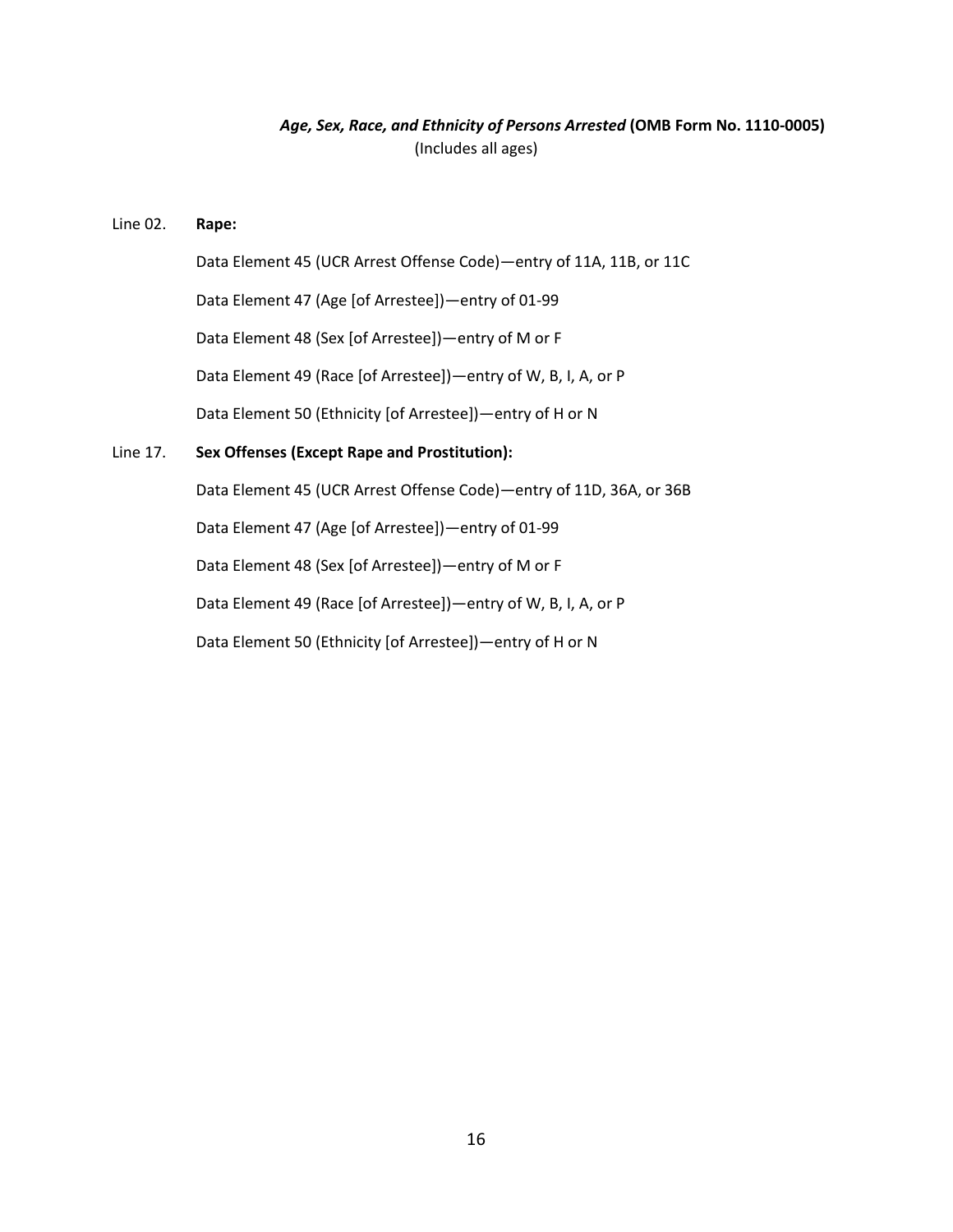#### **Summary Code-Part I Offenses**

02-**Rape:**

Data Element 6 (UCR Offense Code)—entry of 09A and 11A, 11B, or 11C

#### **Summary Code-Part II Offenses**

#### 17-**Other Sex Offenses:**

Data Element 6 (UCR Offense Code)—entry of 09A and 11D, 36A, or 36B